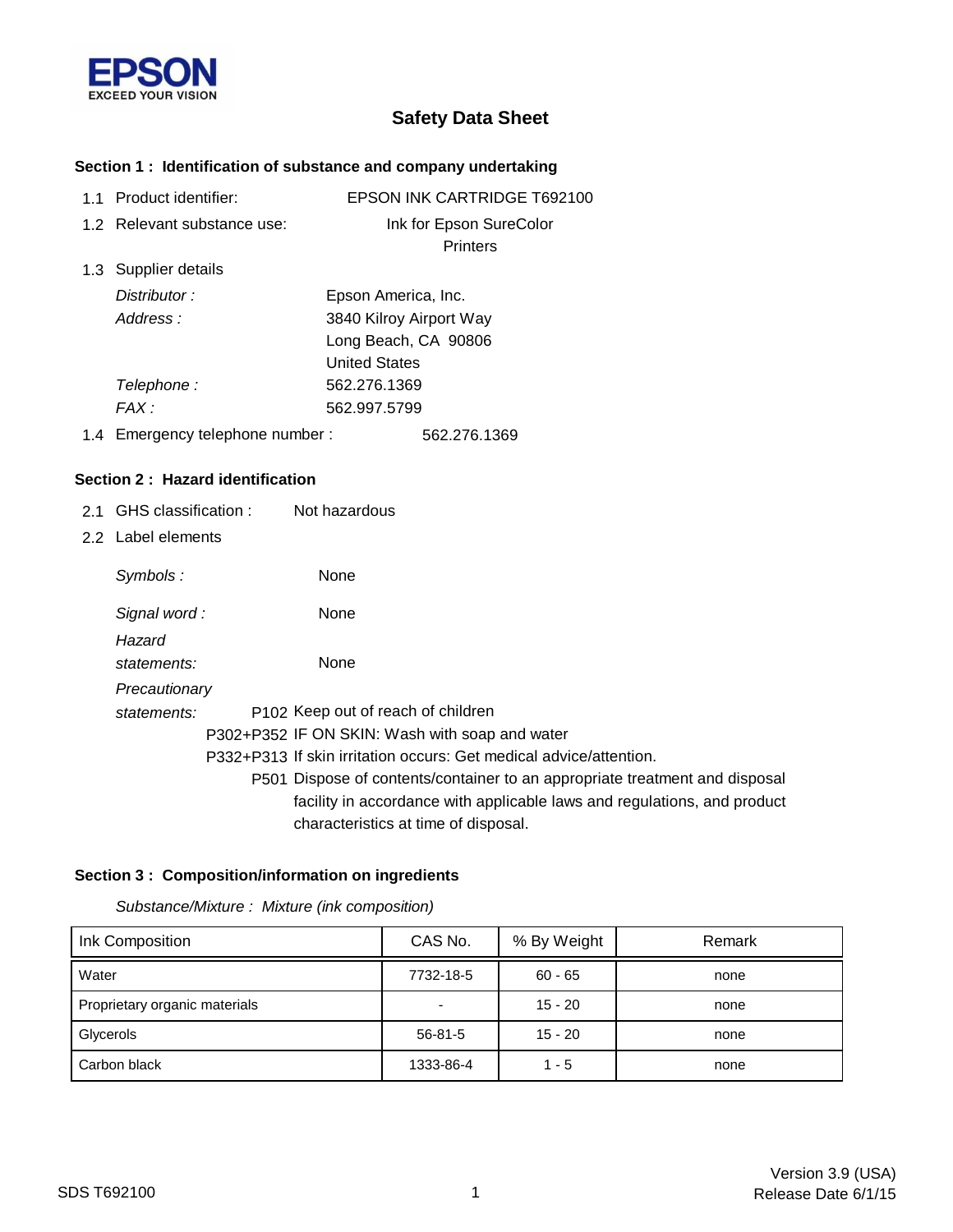

### **Section 4 : First aid measures**

4.1 Description of measures

|                                                                                                                  | Eves :             | Immediately flush with room temperature, low pressure, clean water.<br>Seek medical attention if irritation continues.                                      |  |
|------------------------------------------------------------------------------------------------------------------|--------------------|-------------------------------------------------------------------------------------------------------------------------------------------------------------|--|
| Skin:<br>Inhalation:<br>medical attention.                                                                       |                    | IF ON SKIN: Wash with soap and water. Take off contaminated<br>If skin irritation occurs, get medical advice/attention.                                     |  |
|                                                                                                                  |                    | Remove subject to ventilated fresh air. If not breathing, give artificial<br>respiration right away. If breathing is difficult, give oxygen. Seek immediate |  |
|                                                                                                                  | <i>Ingestion :</i> | Seek medical advice, and attention if stomach continues to be upset.                                                                                        |  |
| 4.2 Most important<br>Ink contact with skin may cause irritation, swelling, or redness.<br>symptoms and effects, |                    |                                                                                                                                                             |  |

both acute and delayed:

4.3 Indication of any immediate medical attention and special treatment needed : Not necessary

#### **Section 5 : Fire-fighting measures**

| 5.1 Extinguishing media               |                                                                       |  |  |
|---------------------------------------|-----------------------------------------------------------------------|--|--|
| Suitable media :                      | Water spray, dry chemical, carbon dioxide, or alcohol resistant foam. |  |  |
| Unsuitable media :                    | None                                                                  |  |  |
| 5.2 Special hazards from<br>mixture : | None                                                                  |  |  |
| 5.3 Firefighters :                    | Use PPE, avoid a leeward position.                                    |  |  |

#### **Section 6 : Accidental release measures**

6.1 Personal precautions, protective equipment, and emergency procedures

*personnel : Non-emergency* Eye and skin protection required during clean-up. Use proper ventilation.

*Emergency responders:* None

- 6.2 Environmental precautions : Do not release to sewer, surface, or ground water.
- 6.3 Methods and material for containment and clean-up
	- *Spill containment :* Use sponges to wipe-up ink.
	- Wash hands with soap and water. Spill clean-up : Rinse area with damp cloth. Place waste in closed container for disposal.
	- *Other information :* Do not dispose of waste to sewer.
- 6.4 Reference to other sections : Please refer to Section 13 for disposal.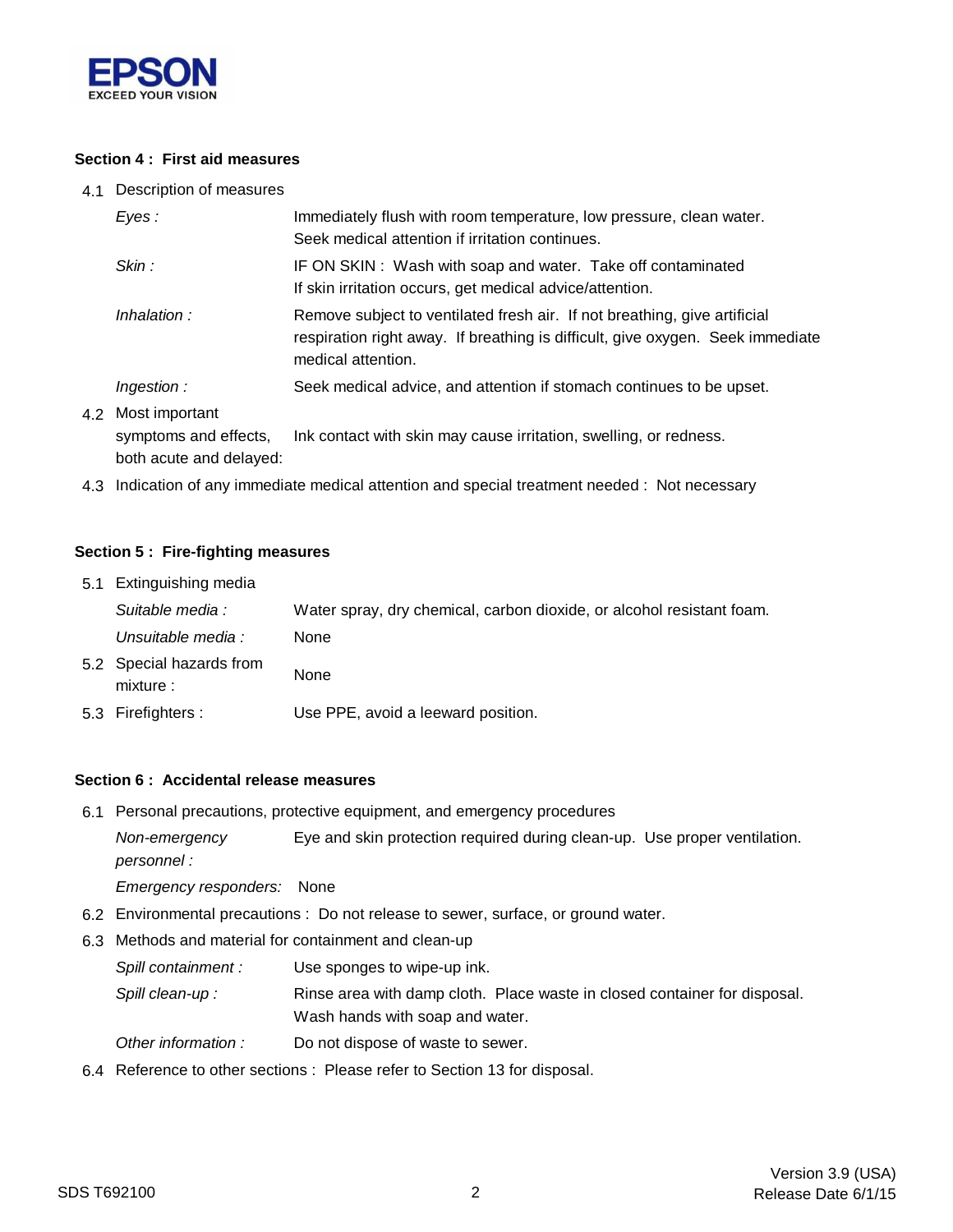

## **Section 7 : Handling and storage**

7.1 Precautions for safe handling

| Recommendations:       | Keep out of reach of children and do not drink ink.<br>Do not dismantle cartridge.                                                                                                                                                          |
|------------------------|---------------------------------------------------------------------------------------------------------------------------------------------------------------------------------------------------------------------------------------------|
| Occupation hygiene:    | Avoid contact with skin, eyes, and clothing.<br>In the case of skin contact, wash with soap and water.                                                                                                                                      |
| 7.2 Safe storage :     | Do not store cartridges in high or freezing temperatures.<br>Keep cartridges out of direct sunlight.<br>Do not store cartridges with oxidizing agents or explosives.<br>Make sure cartridges are dry before insertion into printer housing. |
| 7.3 Specific end uses: | Not specified                                                                                                                                                                                                                               |

## **Section 8 : Exposure controls / personnel protection**

|                        | Glycerols (CAS No. 56-81-5)                                                                                                                                                    |  |
|------------------------|--------------------------------------------------------------------------------------------------------------------------------------------------------------------------------|--|
|                        | ACGIH TLV-TWA 8-hour Exposure Limit is 10 mg/m <sup>3</sup> as glycerin mist.                                                                                                  |  |
|                        | OSHA Z-1 PEL is 5 mg/m <sup>3</sup> as glycerin mist, respirable fraction.                                                                                                     |  |
|                        | OSHA Z-1 PEL is 15 mg/m <sup>3</sup> as glycerin mist, total dust.                                                                                                             |  |
|                        |                                                                                                                                                                                |  |
| Engineering controls : | Proper ventilation                                                                                                                                                             |  |
| Personal protection :  | Personal protective equipment is not required under suitable use.<br>If there is a possibility of ink exposure, wear protective gloves, clothing, eye,<br>and face protection. |  |
|                        | Respiratory protection is not required under suitable use.                                                                                                                     |  |
|                        | Thermal hazards are not known under suitable use.                                                                                                                              |  |
| Environmental exposure |                                                                                                                                                                                |  |
| controls :             | Not established                                                                                                                                                                |  |
|                        | 8.1 Control parameters :<br>8.2 Exposure controls                                                                                                                              |  |

### **Section 9 : Physical and chemical properties**

9.1 Physical and chemical properties

| Appearance:              | Black liquid                                |
|--------------------------|---------------------------------------------|
| Odor :                   | Slight                                      |
| Odor threshold:          | No data available                           |
| pH :                     | $9.0 - 10.0$                                |
| Melting point:           | Less than $0^{\circ}$ C                     |
| Freezing point:          | Less than $0^{\circ}$ C                     |
| Initial boiling point:   | Greater than 100°C                          |
| Boiling range:           | Greater than 100°C                          |
| Flash point :            | Greater than 110°C (closed cup, ASTM D3278) |
| Evaporation rate:        | No data available                           |
| Flammability(solid/gas): | Not applicable (liquid)                     |
| Upper/lower              |                                             |
| flammability:            | No data available                           |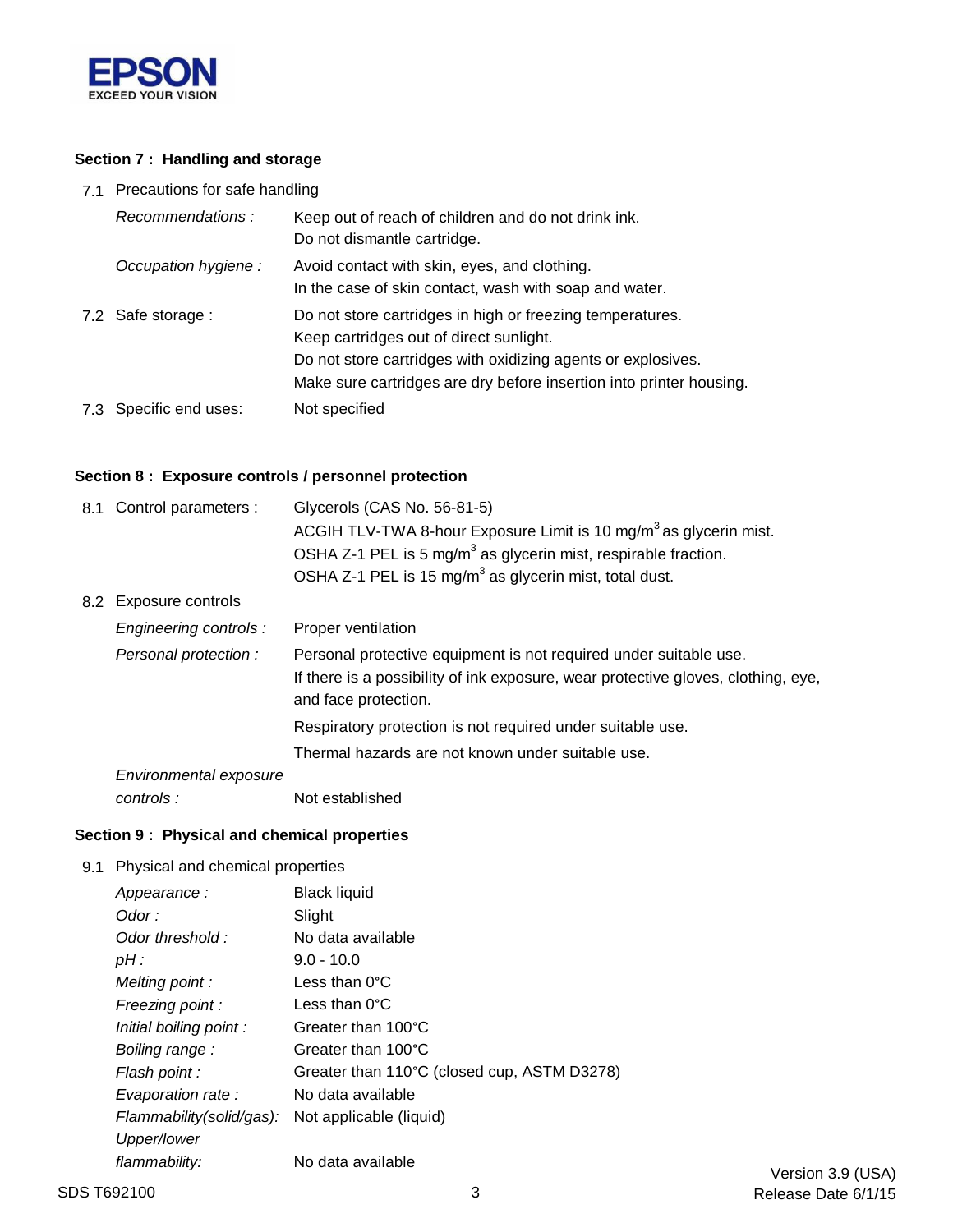

| Upper/lower             |                                      |
|-------------------------|--------------------------------------|
| explosive limits :      | No data available                    |
| Vapor pressure :        | No data available                    |
| Vapor density :         | Greater than 1 (air = 1)             |
| Relative density :      | 1.07 at $20^{\circ}$ C               |
| Solubility(ies):        | Soluble in water                     |
| Partition coefficient : | N-octanol/water, no data available   |
| Auto ignition temp :    | No data available                    |
| Decomposition temp:     | No data available                    |
| Viscosity :             | Less than 5 mPa-s at 20 $^{\circ}$ C |
| Explosive properties :  | <b>None</b>                          |
| Oxidizing properties :  | None                                 |
|                         |                                      |

## **Section 10 : Stability and reactivity**

| 10.1 Reactivity:                              | Stable under normal temperature and pressure           |
|-----------------------------------------------|--------------------------------------------------------|
| 10.2 Chemical stability:                      | Stable under normal temperature and pressure           |
| 10.3 Hazard reactions :                       | None                                                   |
| 10.4 Conditions to avoid :                    | High and freezing temperatures                         |
|                                               | 10.5 Incompatible materials : Oxidizers and explosives |
| 10.6 Hazard decomposition : No data available |                                                        |

## **Section 11 : Toxicological information**

| 11.1 Toxicological effects         |                                                                                                                                                                                                                                                                                                                                                                             |
|------------------------------------|-----------------------------------------------------------------------------------------------------------------------------------------------------------------------------------------------------------------------------------------------------------------------------------------------------------------------------------------------------------------------------|
| Acute toxicity Oral LD $_{50}$ :   | >2500 mg/kg (rats)                                                                                                                                                                                                                                                                                                                                                          |
| Acute toxicity Dermal LD $_{50}$ : | $>$ 2000 mg/kg (rats)                                                                                                                                                                                                                                                                                                                                                       |
| Irritation Eye :                   | No data available                                                                                                                                                                                                                                                                                                                                                           |
| Irritation Skin :                  | No data available                                                                                                                                                                                                                                                                                                                                                           |
| Corrosivity:                       | No data available                                                                                                                                                                                                                                                                                                                                                           |
| Sensitization:                     | No data available                                                                                                                                                                                                                                                                                                                                                           |
| Carcinogenicity:                   | With excessive exposure, carbon black has been listed as a possible human<br>carcinogen. However, as engineered within this ink cartridge, emissions to<br>air of carbon black during normal printing use have not been found. IARC,<br>the International Agency for research on Cancer, has found printing inks to<br>be not classifiable as human carcinogens as group 3. |
| Mutagenicity:                      | No data available                                                                                                                                                                                                                                                                                                                                                           |
| Reproduction toxicity:             | No data available                                                                                                                                                                                                                                                                                                                                                           |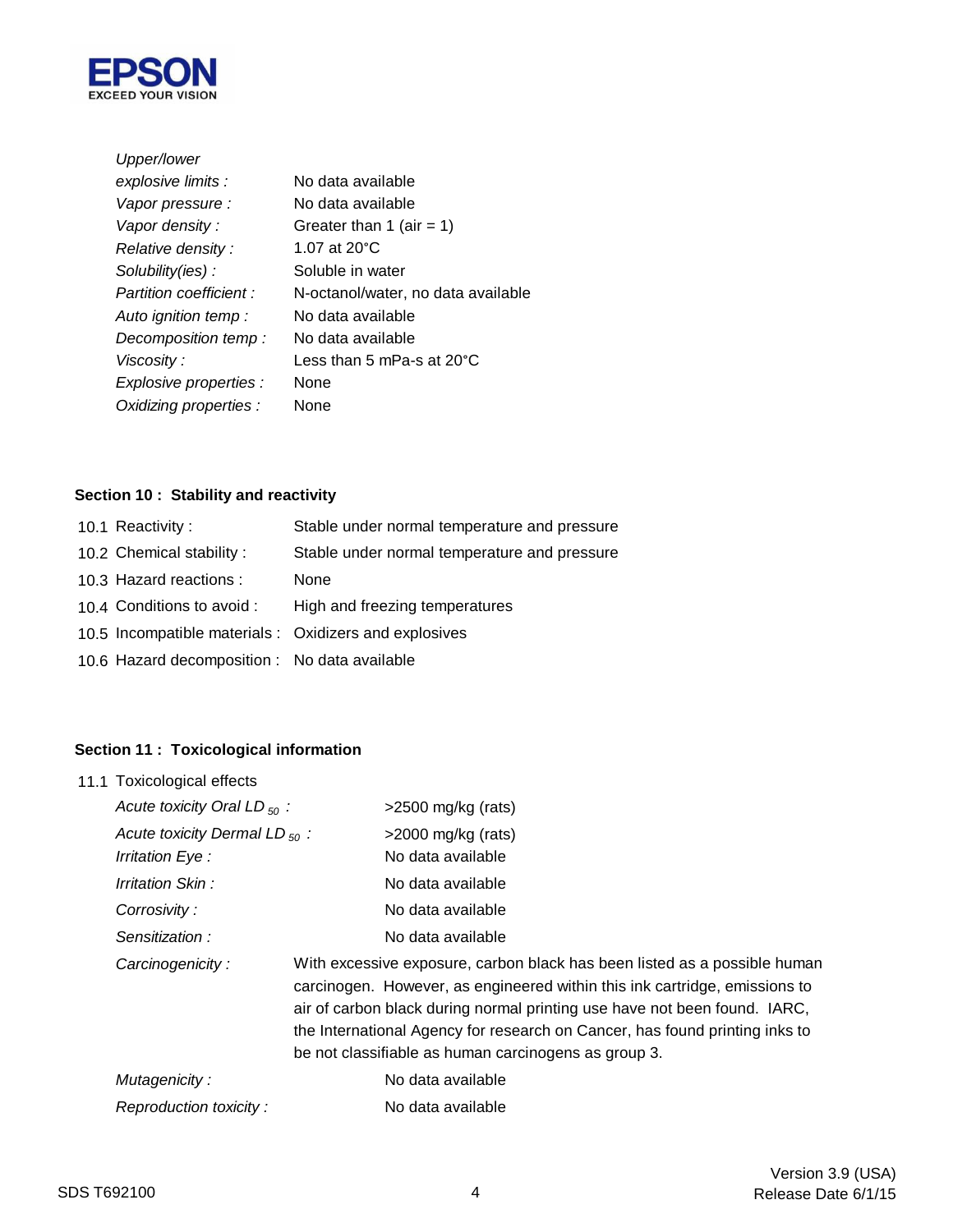

### **Section 12 : Ecological information**

| 12.1 Toxicity:                      | No data available |
|-------------------------------------|-------------------|
| 12.2 Persistence and degradability: | No data available |
| 12.3 Bio accumulative potential :   | No data available |
| 12.4 Mobility in soil:              | No data available |
| 12.5 PBT and vPvB assessment :      | No data available |
| 12.6 Other adverse effects :        | No data available |

#### **Section 13 : Disposal considerations**

| 13.1 Waste treatment | Disposal should be in accordance with federal, state, and local |
|----------------------|-----------------------------------------------------------------|
| methods:             | requirements.                                                   |

#### **Section 14 : Transportation information**

14.1 UN number: 14.2 Proper shipping name : Not applicable 14.3 Transport hazard class : Not applicable 14.4 Packing group : Not applicable 14.5 Environmental hazards : Not applicable 14.6 Special precautions : Not applicable 14.7 Bulk transport Annex II of MARPOL 73/78 and IBC Code : Not applicable Not applicable

### **Section 15 : Regulation information** (safety, health, and environmental)

|  | 15.1 U.S. Information            |                                                                                            |
|--|----------------------------------|--------------------------------------------------------------------------------------------|
|  | OSHA Inhalation Hazard:          | Not Regulated (29 CFR 1910.1000(d)(1)(i))                                                  |
|  | TSCA Sec. 4(a) FinalTest Rules : | Not Regulated                                                                              |
|  | TSCA Sec. 5 SNUR :               | Not Regulated                                                                              |
|  | TSCA Sec.8(a) PAIR :             | Not Regulated                                                                              |
|  | TSCA Sec. 12(b) 1-time Export :  | Not Regulated                                                                              |
|  | Clean Air Act Sec. 112 HAP :     | Not Regulated                                                                              |
|  | EPCRA Sec. 313 (SARATitle III) : | Not Regulated                                                                              |
|  | <b>NFPA Hazard Rating:</b>       | Health(1), Flammability(1), Instability/Reactivity(0), Other(0)                            |
|  | HMIS Hazard Rating:              | Health(1), Flammability(1), Instability/Reactivity(0), PPE (D)                             |
|  | California Proposition 65 :      | Diethanol amine (CAS# 111-42-2) as < $0.1\%$ by weight of<br>proprietary organic materials |
|  |                                  | Ethyl acrylate (CAS# 140-88-5) as <0.003% by weight of<br>proprietary organic materials    |
|  | 15.2 Canada Information :        |                                                                                            |
|  | WHMIS Controlled Product:        | Not applicable (manufactured article)                                                      |
|  | 15.3 Chemical safety             |                                                                                            |
|  | assessment:                      | Chemical safety assessment on ink has not been conducted                                   |